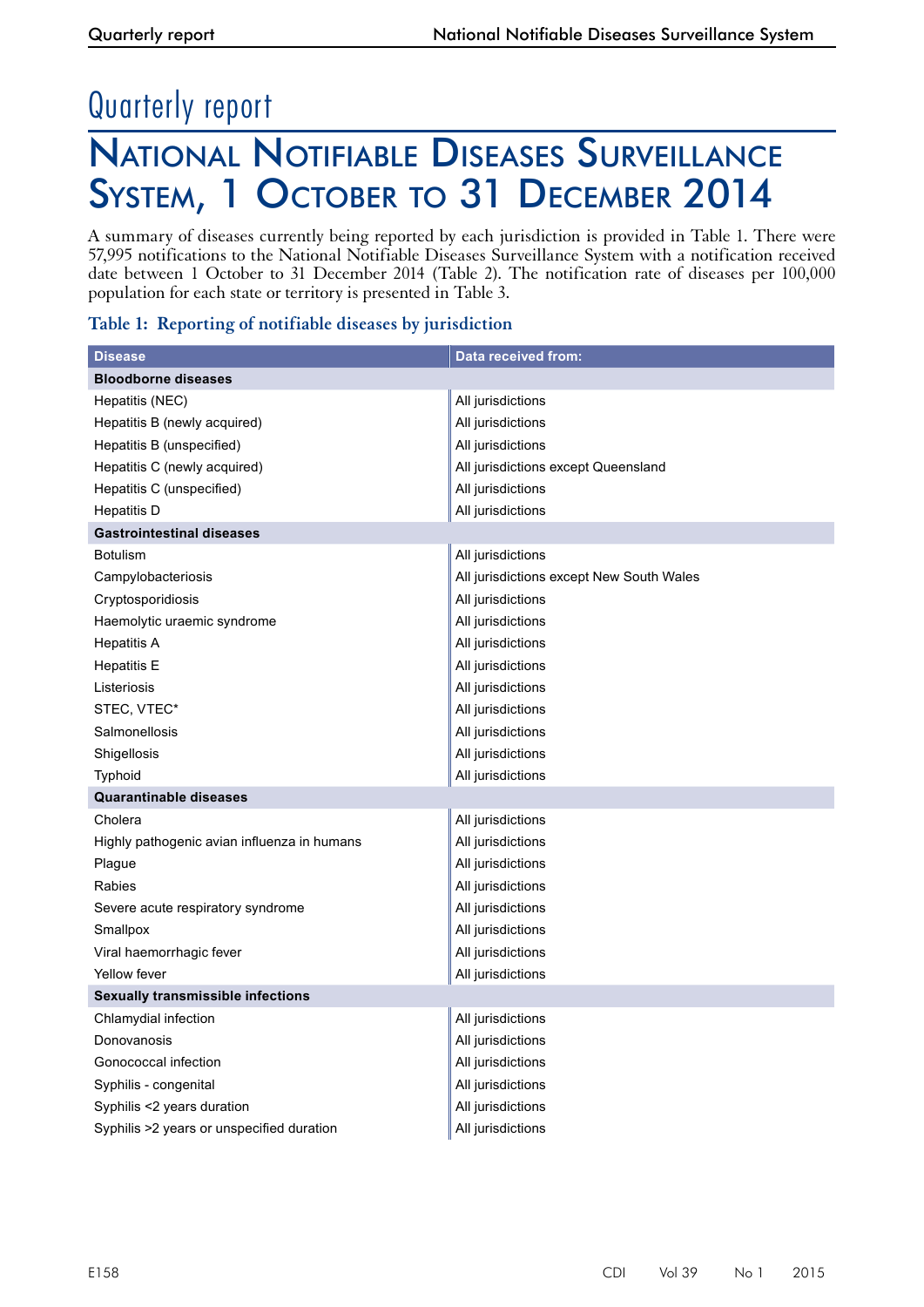#### **Table 1 continued: Reporting of notifiable diseases by jurisdiction**

| <b>Disease</b>                             | <b>Data received from:</b>               |
|--------------------------------------------|------------------------------------------|
| Vaccine preventable diseases               |                                          |
| Diphtheria                                 | All jurisdictions                        |
| Haemophilus influenzae type b              | All jurisdictions                        |
| Influenza (laboratory confirmed)           | All jurisdictions                        |
| Measles                                    | All jurisdictions                        |
| Mumps                                      | All jurisdictions                        |
| Pertussis                                  | All jurisdictions                        |
| Pneumococcal disease (invasive)            | All jurisdictions                        |
| Poliomyelitis                              | All jurisdictions                        |
| Rubella                                    | All jurisdictions                        |
| Rubella - congenital                       | All jurisdictions                        |
| Tetanus                                    | All jurisdictions                        |
| Varicella zoster (chickenpox)              | All jurisdictions except New South Wales |
| Varicella zoster (shingles)                | All jurisdictions except New South Wales |
| Varicella zoster (unspecified)             | All jurisdictions except New South Wales |
| <b>Vectorborne diseases</b>                |                                          |
| Arbovirus infection (NEC)                  | All jurisdictions                        |
| Barmah Forest virus infection              | All jurisdictions                        |
| Dengue virus infection                     | All jurisdictions                        |
| Japanese encephalitis virus infection      | All jurisdictions                        |
| Kunjin virus infection                     | All jurisdictions                        |
| Malaria                                    | All jurisdictions                        |
| Murray Valley encephalitis virus infection | All jurisdictions                        |
| Ross River virus infection                 | All jurisdictions                        |
| <b>Zoonoses</b>                            |                                          |
| Anthrax                                    | All jurisdictions                        |
| Australian bat lyssavirus                  | All jurisdictions                        |
| <b>Brucellosis</b>                         | All jurisdictions                        |
| Leptospirosis                              | All jurisdictions                        |
| Lyssavirus (NEC)                           | All jurisdictions                        |
| Ornithosis                                 | All jurisdictions                        |
| Q fever                                    | All jurisdictions                        |
| Tularaemia                                 | All jurisdictions                        |
| <b>Other bacterial infections</b>          |                                          |
| Legionellosis                              | All jurisdictions                        |
| Leprosy                                    | All jurisdictions                        |
| Meningococcal infection                    | All jurisdictions                        |
| Tuberculosis                               | All jurisdictions                        |

\* Infections with Shiga-like toxin (verotoxin) producing *Escherichia coli* (STEC/VTEC). NEC Not elsewhere classified.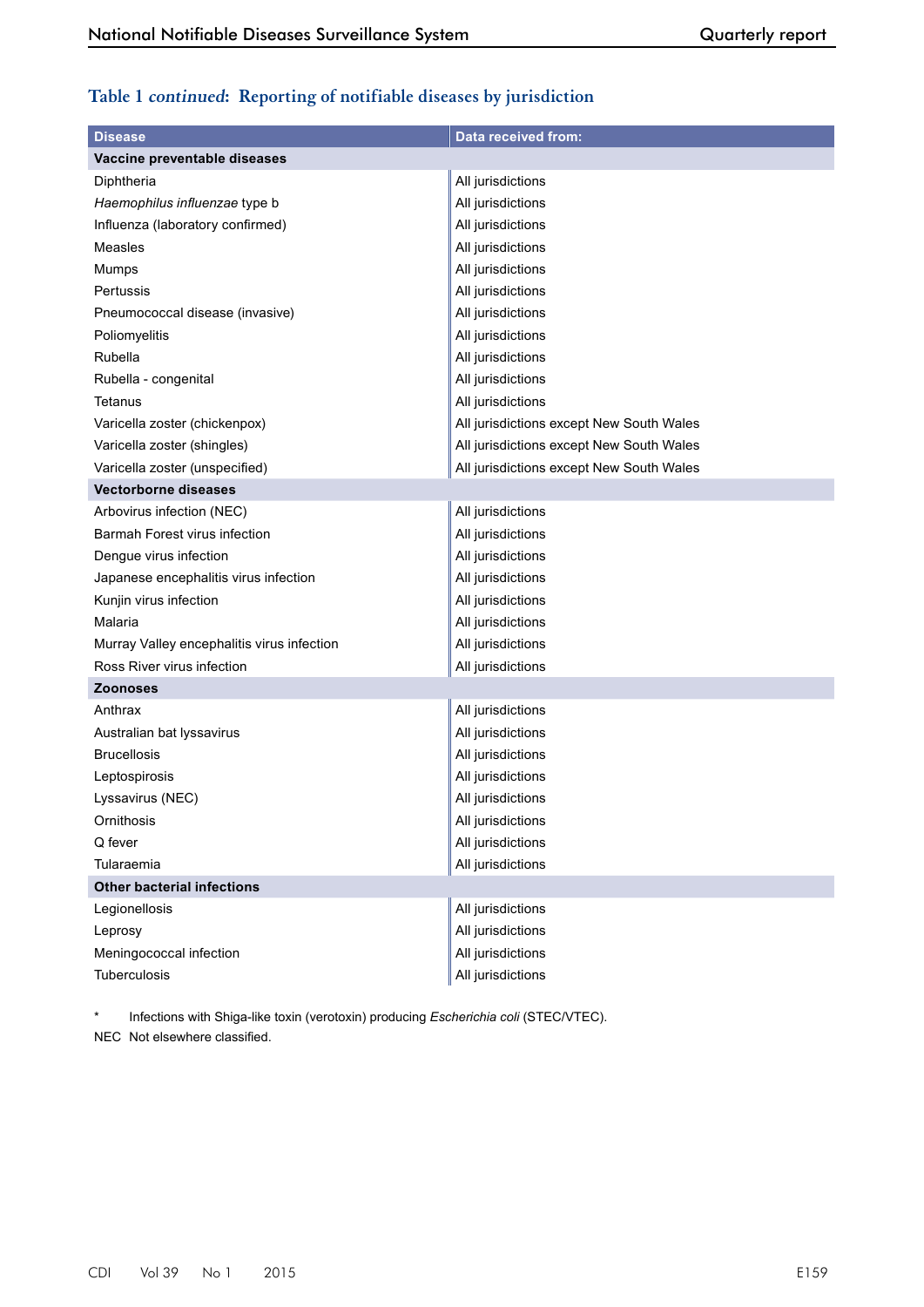| <b>Contract Contract of the Contract of the Contract of the Contract of the Contract of the Contract of the Contract of the Contract of the Contract of the Contract of the Contract of the Contract of the Contract of the Cont</b> |
|--------------------------------------------------------------------------------------------------------------------------------------------------------------------------------------------------------------------------------------|
|                                                                                                                                                                                                                                      |
|                                                                                                                                                                                                                                      |
|                                                                                                                                                                                                                                      |
|                                                                                                                                                                                                                                      |
|                                                                                                                                                                                                                                      |
| $1014$ by data of                                                                                                                                                                                                                    |
|                                                                                                                                                                                                                                      |
|                                                                                                                                                                                                                                      |
|                                                                                                                                                                                                                                      |
|                                                                                                                                                                                                                                      |
|                                                                                                                                                                                                                                      |
|                                                                                                                                                                                                                                      |
|                                                                                                                                                                                                                                      |
|                                                                                                                                                                                                                                      |
|                                                                                                                                                                                                                                      |
| ا<br>ا                                                                                                                                                                                                                               |
| ່                                                                                                                                                                                                                                    |
|                                                                                                                                                                                                                                      |
|                                                                                                                                                                                                                                      |
|                                                                                                                                                                                                                                      |
|                                                                                                                                                                                                                                      |
|                                                                                                                                                                                                                                      |
|                                                                                                                                                                                                                                      |
|                                                                                                                                                                                                                                      |
|                                                                                                                                                                                                                                      |
|                                                                                                                                                                                                                                      |
|                                                                                                                                                                                                                                      |
|                                                                                                                                                                                                                                      |
|                                                                                                                                                                                                                                      |
|                                                                                                                                                                                                                                      |
|                                                                                                                                                                                                                                      |
| $\begin{array}{cccccccccc} \hline \end{array}$                                                                                                                                                                                       |
|                                                                                                                                                                                                                                      |
|                                                                                                                                                                                                                                      |
|                                                                                                                                                                                                                                      |
|                                                                                                                                                                                                                                      |
|                                                                                                                                                                                                                                      |
|                                                                                                                                                                                                                                      |
|                                                                                                                                                                                                                                      |
|                                                                                                                                                                                                                                      |
|                                                                                                                                                                                                                                      |
|                                                                                                                                                                                                                                      |
|                                                                                                                                                                                                                                      |
|                                                                                                                                                                                                                                      |
|                                                                                                                                                                                                                                      |
|                                                                                                                                                                                                                                      |
|                                                                                                                                                                                                                                      |
|                                                                                                                                                                                                                                      |
|                                                                                                                                                                                                                                      |
|                                                                                                                                                                                                                                      |
|                                                                                                                                                                                                                                      |
|                                                                                                                                                                                                                                      |
|                                                                                                                                                                                                                                      |
|                                                                                                                                                                                                                                      |
|                                                                                                                                                                                                                                      |
| by state and territory hard                                                                                                                                                                                                          |
|                                                                                                                                                                                                                                      |
|                                                                                                                                                                                                                                      |
|                                                                                                                                                                                                                                      |
|                                                                                                                                                                                                                                      |
|                                                                                                                                                                                                                                      |
|                                                                                                                                                                                                                                      |
|                                                                                                                                                                                                                                      |
|                                                                                                                                                                                                                                      |
|                                                                                                                                                                                                                                      |
|                                                                                                                                                                                                                                      |
|                                                                                                                                                                                                                                      |
|                                                                                                                                                                                                                                      |
|                                                                                                                                                                                                                                      |
|                                                                                                                                                                                                                                      |
| i                                                                                                                                                                                                                                    |

|                                                |                   |               |                   | State or territory |                           |                   |                    |                   | Total 4th       | Total 3rd       | <b>Total 4th</b> | 5 years<br>Last     |                  | Year              | Last                   |
|------------------------------------------------|-------------------|---------------|-------------------|--------------------|---------------------------|-------------------|--------------------|-------------------|-----------------|-----------------|------------------|---------------------|------------------|-------------------|------------------------|
| <b>Disease</b>                                 | <b>ACT</b>        | <b>NSW</b>    | Ë                 | $\frac{d}{d}$      | $\mathsf{S}^{\mathsf{A}}$ | Tas               | $rac{c}{\sqrt{2}}$ | ≸                 | quarter<br>2014 | quarter<br>2014 | quarter<br>2013  | mean 4th<br>quarter | Ratio            | to date<br>$2014$ | 5 years<br>YTD<br>mean |
| <b>Bloodborne diseases</b>                     |                   |               |                   |                    |                           |                   |                    |                   |                 |                 |                  |                     |                  |                   |                        |
| Hepatitis (NEC)                                | 0                 | 0             | 0                 | 0                  | 0                         | 0                 | 0                  | 0                 | 0               | 0               | 0                | $\frac{0}{0}$       | $\frac{0}{0}$    | 0                 | $\overline{0}$         |
| Hepatitis B (newly acquired) <sup>†</sup>      | $\circ$           | ယ             |                   | $\frac{2}{3}$      | 0                         | $\circ$           | တ                  | ဖ                 | 33              | ని              | $\frac{4}{3}$    | 50.2                | $\overline{0.7}$ | 173               | 208.8                  |
| Hepatitis B (unspecified) <sup>#</sup>         | $\overline{24}$   | 593           | 94                | 251                | 3                         | 40                | 432                | 151               | 1,591           | 1,708           | 1,730            | 1,657.0             | $\frac{1}{2}$    | 6,562             | 6,815.4                |
| Hepatitis C (newly acquired) <sup>+</sup>      | $\circ$           |               | $\circ$           |                    | r                         | $\mathbf{\Omega}$ | $\overline{a}$     | $\tilde{5}$       | $\mathfrak{A}$  | 5               | 117              | 106.0               | $0.\overline{8}$ | 387               | 424.8                  |
| Hepatitis C (unspecified) <sup>#</sup>         | 38                | 847           | $\frac{8}{4}$     | 642                | 115                       | 56                | 513                | 279               | 2,538           | 2,666           | 2,595            | ဖ<br>2,526.         | $\frac{0}{1}$    | 10,259            | 10,387.4               |
| Hepatitis D                                    | $\circ$           | Ľ             | $\overline{ }$    |                    | $\circ$                   | $\circ$           | $\circ$            | $\mathbf{\sim}$   | H               | 5               | చ                | N<br>တ              | 1.2              | SO                | 38.8                   |
| Gastrointestinal diseases                      |                   |               |                   |                    |                           |                   |                    |                   |                 |                 |                  |                     |                  |                   |                        |
| Botulism                                       | $\circ$           | $\circ$       | $\circ$           | $\circ$            | $\circ$                   | 0                 | $\circ$            | $\circ$           | 0               | $\circ$         | $\circ$          | 0.0                 | $\frac{0}{2}$    |                   | 1.4                    |
| Campylobacteriosis                             | 125               | $\frac{z}{z}$ | \$                | 1,785              | 540                       | 265               | 2,015              | 883               | <b>697</b><br>ယ | 4,758           | 4,491            | 4,486.8             | $\frac{3}{1}$    | 19,898            | 16,235.4               |
| Cryptosporidiosis                              | $\mathbf{\Omega}$ | 123           | $\frac{8}{1}$     | 5                  | 54                        | ဖ                 | 107                | 69                | 466             | 414             | 574              | 417.2               | Ξ                | 2,403             | 2,981.0                |
| Haemolytic uraemic syndrome                    | $\circ$           | N             | 0                 | 0                  | 0                         | 0                 |                    | $\circ$           | ო               |                 | O                | 3.8                 | $0.\overline{8}$ | 20                | 14.0                   |
| Hepatitis A                                    | $\circ$           | 25            | $\circ$           | ഥ                  | $\mathbf{\Omega}$         | $\circ$           | 4                  | 4                 | 오               | 5               | 33               | 82.6                | 0.6              | 227               | 266.0                  |
| Hepatitis E                                    | $\circ$           |               | O                 |                    | 0                         | $\circ$           | Ю                  | $\circ$           | $\tilde{c}$     | σ,              | 57               | 7.2                 | 17               | යි                | 35.4                   |
| Listeriosis                                    |                   | ယ             | $\mathbf{\Omega}$ |                    | $\circ$                   | $\sim$            | 4                  | $\mathbf{\Omega}$ | $\Omega$        | $\frac{8}{1}$   | 15               | 20.6                | $\frac{0}{1}$    | 80                | 80.4                   |
| STEC, VTEC <sup>§</sup>                        | $\circ$           | ო             | $\circ$           | ဖ                  | တ                         | $\circ$           | $\mathbf{\sim}$    | $\circ$           | ຊ               | $\Omega$        | 29               | 31.0                | 0.6              | 116               | 118.6                  |
| Salmonellosis                                  | 69                | 1,092         | 113               | 1,323              | 294                       | 71                | 948                | 303               | 4,203           | 2,745           | 3,390            | 2,887.2             | 1.5              | 16,370            | 11,545.8               |
| Shigellosis                                    | $\circ$           | 39            | 28                | 89                 | H                         |                   | 110                | ౢ                 | 290             | 249             | 159              | 135.6               | 21               | 1,063             | 549.6                  |
| Typhoid                                        | $\overline{ }$    | 13            | $\circ$           | $\sim$             | ო                         |                   | ယ                  | 4                 | 29              | 22              | 39               | 30.6                | 0.9              | 120               | 124.6                  |
| Quarantinable diseases                         |                   |               |                   |                    |                           |                   |                    |                   |                 |                 |                  |                     |                  |                   |                        |
| Cholera                                        | $\circ$           | 0             | $\circ$           | $\circ$            | 0                         | 0                 | 0                  | 0                 | 0               | 0               | Ν                | $\overline{0}$ .    | 0.0              | Ν                 | 4.2                    |
| Highly pathogenic avian influenza<br>in humans | $\circ$           | $\circ$       | $\circ$           | $\circ$            | $\circ$                   | $\circ$           | $\circ$            | $\circ$           | $\circ$         | 0               | $\circ$          | 0.0                 | $\overline{0}$   | $\circ$           | $\overline{0}$         |
| Plague                                         | 0                 | 0             | 0                 | 0                  | 0                         | 0                 | 0                  | 0                 | 0               | 0               | 0                | 0.0                 | 0.0              | 0                 | $\overline{0}$ .       |
| Rabies                                         | $\circ$           | $\circ$       | $\circ$           | $\circ$            | $\circ$                   | 0                 | 0                  | 0                 | $\circ$         | 0               | 0                | 0.0                 | 0.0              | 0                 | 0.0                    |
| Severe acute respiratory syndrome              | $\circ$           | $\circ$       | $\circ$           | $\circ$            | $\circ$                   | $\circ$           | $\circ$            | $\circ$           | $\circ$         | $\circ$         | $\circ$          | 0.0                 | 0.0              | $\circ$           | $\frac{0}{0}$          |
| Smallpox                                       | $\circ$ $\circ$   | $\circ$       | $\circ$           | $\circ$            | $\circ$                   | $\circ$           | 0                  | $\circ$           | $\circ$         | 0               | $\circ$          | 0.0                 | $\overline{0}$ . | $\circ$           | $\overline{0}$ .       |
| Viral haemorrhagic fever                       |                   | $\circ$       | $\circ$           | $\circ$            | $\circ$                   | $\circ$           | $\circ$            | $\circ$           | $\circ$         | $\circ$         | 0                | $\overline{0}$ .    | $\rm ^{\circ}$   | $\circ$           | $\frac{0}{0}$          |
| Yellow fever                                   | $\circ$           | $\circ$       | $\circ$           | $\circ$            | $\circ$                   | $\circ$           | $\circ$            | $\circ$           | $\circ$         | $\circ$         | $\circ$          | 0.0                 | 0.0              | $\circ$           | $\overline{0}$         |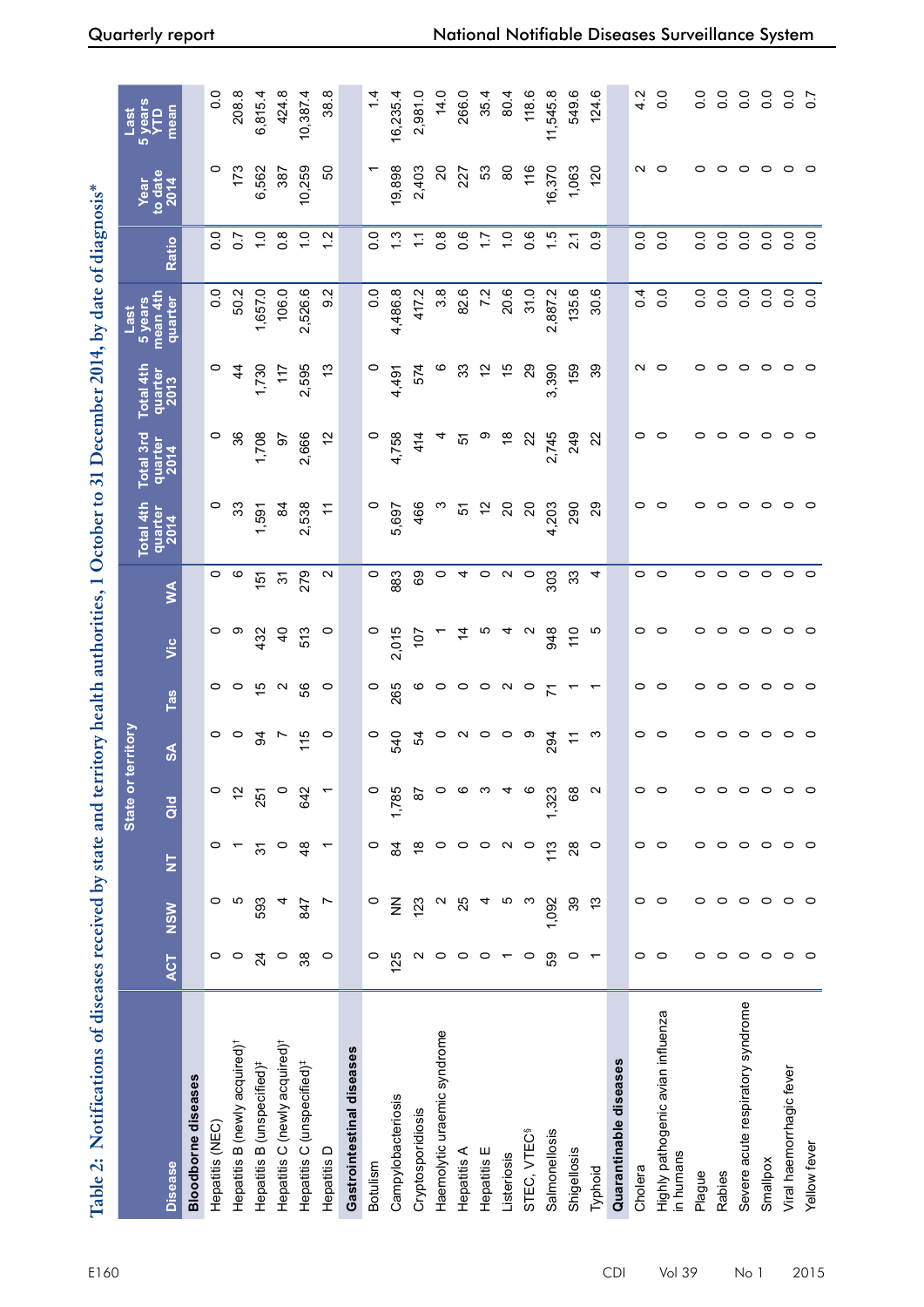| Table 2 continued: Notifications of diseases received by state and territory health authorities, 1 October to 31 December 2014, by date of diagnosis* |                          |               |                         |               |                |                   |                   |               |                 |                     |                 |                     |                  |                         |                       |
|-------------------------------------------------------------------------------------------------------------------------------------------------------|--------------------------|---------------|-------------------------|---------------|----------------|-------------------|-------------------|---------------|-----------------|---------------------|-----------------|---------------------|------------------|-------------------------|-----------------------|
|                                                                                                                                                       |                          |               |                         | State or      | territory      |                   |                   |               | Total 4th       | Total 3rd           | Total 4th       | 5 years<br>Last     |                  | Year<br>to date<br>2014 | <b>Syears</b><br>Last |
| <b>Disease</b>                                                                                                                                        | <b>ACT</b>               | <b>NSW</b>    | $\overline{\mathsf{z}}$ | $\frac{d}{d}$ | $\infty$       | <u>Tas</u>        | υïς               | ≸             | quarter<br>2014 | quarter<br>2014     | quarter<br>2013 | mean 4th<br>quarter | Ratio            |                         | mean                  |
| Sexually transmissible infections                                                                                                                     |                          |               |                         |               |                |                   |                   |               |                 |                     |                 |                     |                  |                         |                       |
| Chlamydial infection <sup>11</sup>                                                                                                                    | 284                      | 5,483         | 761                     | 4,736         | 1,156          | 417               | 4,508             | 2,732         | 20,077          | 20,651              | 20,287          | 4<br>18,603.        | $\tilde{\cdot}$  | 85,662                  | 76,758.6              |
| Donovanosis                                                                                                                                           | $\circ$                  | $\circ$       | $\circ$                 | $\circ$       | $\circ$        | $\circ$           | 0                 | 0             | 0               | 0                   | 0               | $\overline{0}$      | $\frac{0}{0}$    | 0                       | $0.\overline{6}$      |
| Gonococcal infection <sup>1</sup>                                                                                                                     | 28                       | 1,167         | 380                     | 621           | 147            | $\Omega$          | 885               | 511           | 3,759           | 653<br>က            | 622<br>ຕ        | 2,998.0             | $\frac{3}{2}$    | 5,703                   | 11,900.4              |
| Syphilis-congenital                                                                                                                                   | $\circ$                  | $\circ$       |                         | $\circ$       | $\circ$        | $\circ$           | $\circ$           | $\circ$       |                 | 4                   |                 | 0.6                 | $\ddot{ }$ :     | ပ                       | 4.2                   |
| Syphilis < $2$ years duration <sup>1</sup>                                                                                                            | S                        | 152           | 27                      | 76            | 5              | ဖ                 | 180               | 22            | 476             | 538                 | 440             | 336.4               | $\dot{z}$        | 1,975                   | 1,417.4               |
| Syphilis > 2 years or unspecified<br>duration <sup>#,fl</sup>                                                                                         | တ                        | 124           | 34                      | 57            | 23             | ဖ                 | 161               | $\frac{8}{5}$ | 432             | 453                 | 404             | 337.6               | $\frac{3}{1}$    | 1,822                   | 1,422.8               |
| Vaccine preventable diseases                                                                                                                          |                          |               |                         |               |                |                   |                   |               |                 |                     |                 |                     |                  |                         |                       |
| Diphtheria                                                                                                                                            | 0                        |               | 0                       |               | o              | 0                 | 0                 | 0             |                 |                     |                 | Ņ<br>Ö              | 5.0              | $\mathbf{\Omega}$       | 1.2                   |
| Haemophilus influenzae type b                                                                                                                         | $\circ$                  |               | $\circ$                 | ო             | $\circ$        | $\circ$           | $\mathbf{\Omega}$ | $\circ$       | ဖ               |                     |                 | $3.\overline{6}$    | $\ddot{ }$ :     | 21                      | 18.2                  |
| Influenza (laboratory confirmed)                                                                                                                      | 113                      | 1,124         | 112                     | 1,742         | 1,396          | S9                | 1,123             | 620           | 6.289           | 53,141              | 6,457           | 3,465.6             | $\frac{8}{1}$    | 67,854                  | 34,522.8              |
| Measles                                                                                                                                               | $\circ$                  |               | 4                       | $\frac{8}{1}$ |                | 0                 | ∞                 |               | 36              | 57                  | င္တ             | 37.2                | $\frac{1}{2}$    | 340                     | 145.0                 |
| Mumps                                                                                                                                                 | $\circ$                  | 15            | $\circ$                 |               | H              | 0                 |                   | Ю             | 39              | 46                  | ੩               | 36.8                | $\overline{1}$   | 187                     | 167.4                 |
| Pertussis                                                                                                                                             | 56                       | 1,421         | $\frac{6}{5}$           | 215           | 146            | $\overline{C}$    | 1,844             | 530           | 238<br>4        | 3,137               | 3,203           | 8,257.6             | $\overline{0}$ . | 11,830                  | 28,029.6              |
| Pneumococcal disease (invasive)                                                                                                                       | က                        | 123           | တ                       | $\frac{4}{3}$ | 23             | $\tilde{=}$       | 88                | 53            | 351             | 589                 | 341             | 360.0               | $\frac{0}{1}$    | 1,562                   | 1,690.6               |
| Poliomyelitis                                                                                                                                         | $\circ$                  | 0             | $\circ$                 | $\circ$       | $\circ$        | $\circ$           | 0                 | 0             | 0               | 0                   |                 | $\frac{0}{0}$       | $\overline{0}$   | 0                       | $\frac{0}{0}$         |
| Rubella                                                                                                                                               | $\circ$                  | က             | $\circ$                 | $\circ$       | $\circ$        | $\circ$           | $\sim$            | $\circ$       | Ю               | ო                   |                 | 5.4                 | 0.9              | 17                      | 38.2                  |
| Rubella - congenital                                                                                                                                  | $\circ$                  | $\circ$       | $\circ$                 | $\circ$       | $\circ$        | $\circ$           | $\circ$           | $\circ$       | $\circ$         | $\circ$             |                 | $\frac{2}{2}$       | $\overline{0}$   | $\circ$                 | 0.6                   |
| Tetanus                                                                                                                                               | $\circ$                  | $\circ$       | $\circ$                 |               | $\circ$        | $\circ$           | $\circ$           |               | $\sim$          | $\circ$             | o               | $0.\overline{8}$    | 2.5              | ო                       | $3.\overline{8}$      |
| Varicella zoster (chickenpox)                                                                                                                         | $\overline{2}$           | $\frac{z}{z}$ | 13                      | 50            | $\overline{5}$ | 15                | 251               | 114           | 566             | 540                 | 689             | 570.4               | $\frac{0}{1}$    | 2,082                   | 1,959.4               |
| Varicella zoster (shingles)                                                                                                                           | 38                       | $\frac{z}{z}$ | 67                      | $\tilde{t}$   | 504            | 69                | 344               | 385           | 1,418           | 1,328               | 1,403           | 1,034.4             | $1\overline{4}$  | 5,531                   | 3,877.8               |
| Varicella zoster (unspecified)                                                                                                                        | 34                       | $\frac{z}{z}$ | ო                       | 1,416         | S9             | 36                | 977               | 300           | 2,825           | 2,703               | 2,710           | N<br>2,175.         | $\frac{3}{1}$    | 10,778                  | 7,997.6               |
| Vectorborne diseases                                                                                                                                  |                          |               |                         |               |                |                   |                   |               |                 |                     |                 |                     |                  |                         |                       |
| Arbovirus infection (NEC)                                                                                                                             |                          | 22            | N                       | 56            | 0              | 0                 | r                 | ∞             | $\overline{5}$  | ခ                   | 459             | 432.                | $\frac{2}{5}$    | 739                     | 2,154.8               |
| Barmah Forest virus infection                                                                                                                         | $\circ$                  | $\tilde{0}$   | $\circ$                 | $\frac{8}{1}$ | $\sim$         | 0                 | చ                 | Ю             | $\frac{8}{4}$   | 17                  |                 | 14.2                | 3.4              | 106                     | 56.6                  |
| Dengue virus infection                                                                                                                                | $\circ$                  | $\circ$       | $\circ$                 | S             | $\circ$        | $\circ$           | 0                 | $\circ$       | ო               | N                   | 4               | 3.2                 | 0.9              | 29                      | 13.6                  |
| Japanese encephalitis virus infection                                                                                                                 | $\circ$                  | $\circ$       | $\circ$                 | $\circ$       | $\circ$        | $\circ$           | $\circ$           | $\circ$       | $\circ$         |                     | $\circ$         | 0.0                 | 0.0              |                         | $\frac{0}{1}$         |
| Kunjin virus infection**                                                                                                                              | $\circ$                  | $\circ$       | $\circ$                 | $\circ$       | $\circ$        | $\circ$           | $\circ$           | $\circ$       | $\circ$         | $\circ$             | $\sim$          | $0.\overline{6}$    | 0.0              |                         | 1.6                   |
| Malaria                                                                                                                                               | $\overline{\phantom{0}}$ | $\leftarrow$  | ო                       | 22            | $\overline{ }$ | $\overline{ }$    | င္း               | $\div$        | 3               | $\overline{\infty}$ | 88              | 98.6                | 0.6              | 318                     | 418.4                 |
| Murray Valley encephalitis virus<br>nfection**                                                                                                        | $\circ$                  | $\circ$       | $\circ$                 | $\circ$       | $\circ$        | ○                 | $\circ$           | $\circ$       | $\circ$         | $\circ$             | $\circ$         | Ņ<br>$\circ$        | $\overline{0}$ . | o                       | 4.4                   |
| Ross River virus infection                                                                                                                            | ω                        | 218           | 65                      | 796           | 23             | $\mathbf{\Omega}$ | $\overline{8}$    | 332           | 1,519           | 879                 | 966             | 849.6               | 1.8              | 5,329                   | 4,800.6               |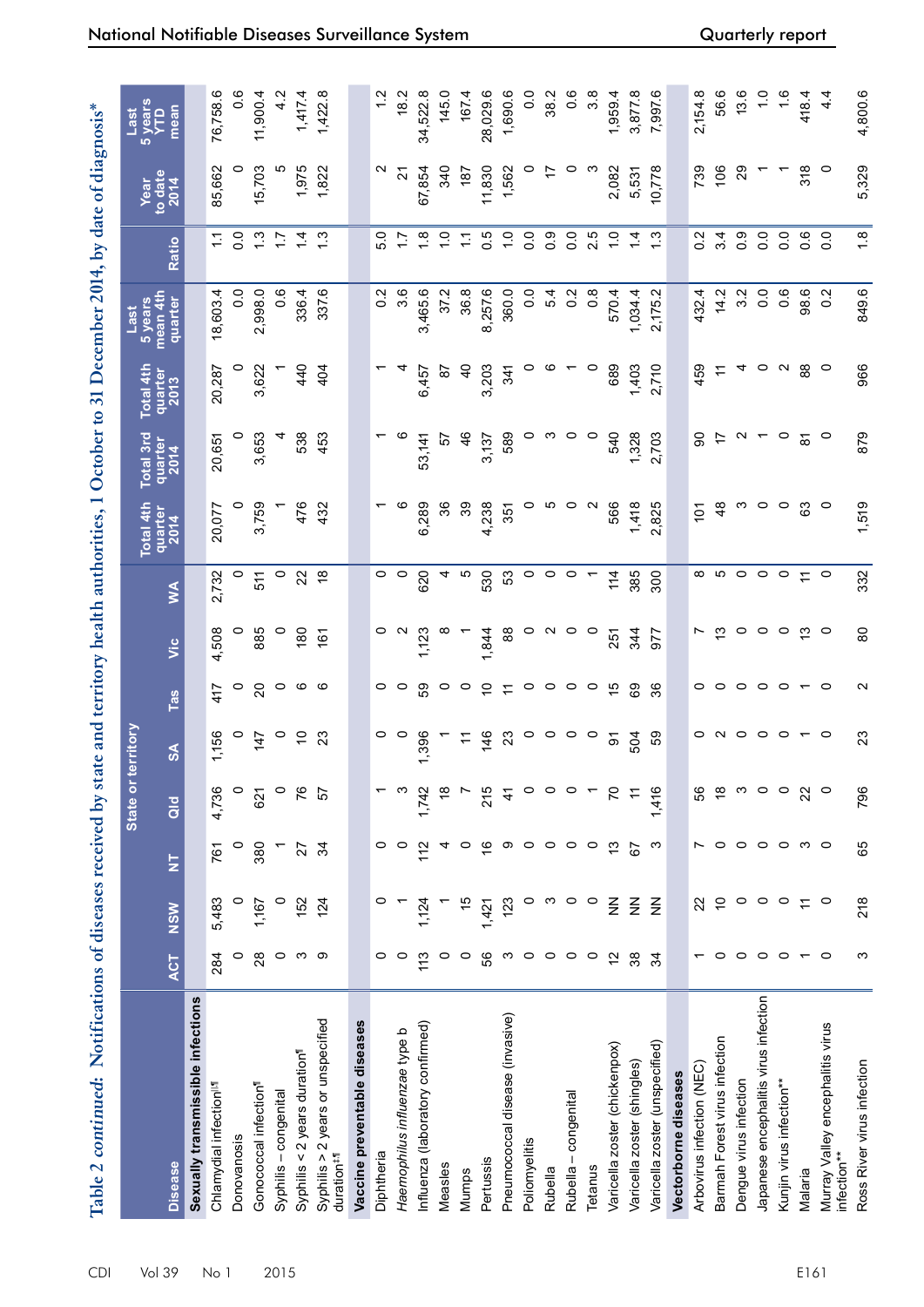| í<br>י<br>ו       |  |
|-------------------|--|
|                   |  |
|                   |  |
| -<br>-<br>-<br>-  |  |
|                   |  |
|                   |  |
| נו<br>ג           |  |
| )<br>i            |  |
| $\frac{1}{2}$     |  |
|                   |  |
|                   |  |
|                   |  |
|                   |  |
|                   |  |
|                   |  |
| ind of            |  |
|                   |  |
|                   |  |
|                   |  |
| きんせいせいせい ちょう うちょう |  |
|                   |  |
|                   |  |
|                   |  |
|                   |  |
| ì                 |  |
|                   |  |
| יים הפרוד         |  |
|                   |  |
|                   |  |
|                   |  |
| j                 |  |
|                   |  |
|                   |  |
| i                 |  |
|                   |  |
|                   |  |
|                   |  |
|                   |  |
|                   |  |
|                   |  |
| I                 |  |

|                                       |                |              |                         | State or territory |               |       |             |               | <b>Total 4th</b>  | Total 3rd       | Total 4th       | 5 years<br>Last     |                  |                         | 5 years<br>YTD<br><b>Last</b> |
|---------------------------------------|----------------|--------------|-------------------------|--------------------|---------------|-------|-------------|---------------|-------------------|-----------------|-----------------|---------------------|------------------|-------------------------|-------------------------------|
| <b>Disease</b>                        | ACT            | <b>NSW</b>   | $\overline{\mathsf{z}}$ | $\frac{d}{d}$      | $\frac{8}{2}$ | Tas   | vic         | $\leq$        | quarter<br>2014   | quarter<br>2014 | quarter<br>2013 | mean 4th<br>quarter | <b>Ratio</b>     | Year<br>to date<br>2014 | mean                          |
| <b>Zoonoses</b>                       |                |              |                         |                    |               |       |             |               |                   |                 |                 |                     |                  |                         |                               |
| Anthrax                               |                |              |                         |                    |               | o     | 0           | 0             |                   | o               | 0               | 0.0                 | 0.0              | 0                       | $\frac{2}{1}$                 |
| Australian bat lyssavirus             |                |              |                         |                    |               | 0     | 0           | 0             |                   |                 | 0               | 0.0                 | $\frac{0}{0}$    | 0                       | $\frac{2}{1}$                 |
| <b>Brucellosis</b>                    |                |              |                         |                    | o             | 0     | o           | 0             | ო                 | ഥ               | ဖ               | 7.2                 | 0.4              | 17                      | 27.0                          |
| Leptospirosis                         |                |              |                         | ო                  | 0             | 0     |             |               | S                 | 17              | 20              | 20.6                | 0.5              | 85                      | 137.8                         |
| Lyssavirus (NEC)                      | 0              |              |                         |                    | 0             | 0     | 0           | 0             | $\circ$           | 0               | $\circ$         | 0.0                 | $\overline{0}$   | $\circ$                 | $\frac{0}{2}$                 |
| Ornithosis                            | 0              | ю            |                         |                    | 0             | 0     | ဖ           | 0             | చ                 | σ               | 15              | 23.8                | 0.5              | 39                      | 66.6                          |
| Q fever                               |                | 80           |                         | వి                 |               | 0     | თ           |               | 88                | 117             | 124             | 94.0                | $\frac{0}{1}$    | 459                     | 373.2                         |
| Tularaemia                            | 0              | 0            | 0                       |                    | 0             | 0     | 0           | 0             | 0                 | $\circ$         | $\circ$         | $\frac{3}{2}$       | $\overline{0}$   | $\circ$                 | $\frac{2}{3}$                 |
| Other bacterial infections            |                |              |                         |                    |               |       |             |               |                   |                 |                 |                     |                  |                         |                               |
| Legionellosis                         | ี              | 20           |                         | ಜ                  | တ             |       | 15          | $\frac{4}{3}$ | 113               | $\ddot{=}$      | 124             | 95.8                | 1.2              | 425                     | 370.4                         |
| Leprosy                               | 0              |              |                         |                    |               | 0     | $\circ$     |               | $\mathbf{\Omega}$ | $\circ$         | 4               | 2.8                 | $\overline{0.7}$ | σ                       | 9.4                           |
| Meningococcal infection <sup>t+</sup> | 0              | $\dot{4}$    | 0                       |                    | S             | 0     | $\tilde{c}$ | ഥ             | 46                | 57              | 34              | 48.4                | $\frac{0}{1}$    | 169                     | 220.4                         |
| Tuberculosis                          | $\overline{C}$ | 120          | თ                       | 47                 | చ             | 4     | 133         | 91            | 367               | 351             | 325             | 378.6               | $\frac{0}{1}$    | 1,337                   | 1,326.8                       |
| <b>Total</b>                          | 848            | 12,850 1,838 |                         | 14,220             | 4,756         | 1,076 | 14,866      | 7,501         | 57,955            | 101,398         | 55,127          |                     |                  | 272,221                 |                               |
|                                       |                |              |                         |                    |               |       |             |               |                   |                 |                 |                     |                  |                         |                               |

 The date of diagnosis is the onset date or where the date of onset was not known, the earliest of the specimen collection date, the notification date, or the notification receive date. For For The date of diagnosis is the onset date or where the date of onset was not known, the earliest of the specimen collection date, the notification date, or the notification receive date. I<br>hepattis B (unspecified), hepattis hepatitis B (unspecified), hepatitis C (unspecified), leprosy, syphilis (> 2 years or unspecified duration) and tuberculosis, the public health unit notification receive date was used.

\*

 Newly acquired hepatitis includes cases where the infection was determined to be acquired within 24 months prior to diagnosis. Queensland reports hepatitis C newly acquired under Newly acquired hepatitis includes cases where the infection was determined to be acquired within 24 months prior to diagnosis. Queensland reports hepatitis C newly acquired under hepatitis unspecified. nepatitis unspecified †

Jnspecified hepatitis and syphilis includes cases where the duration of infection could not be determined or is greater than 24 months. Unspecified hepatitis and syphilis includes cases where the duration of infection could not be determined or is greater than 24 months. ‡

Infection with Shiga toxin/verotoxin-producing Escherichia coli. Infection with Shiga toxin/verotoxin-producing *Escherichia coli.* § ncludes Chlamydia trachomatis identified from cervical, rectal, urine, urethral and throat samples, except for South Australia, which reports only cervical, urine and urethral specimens. From || Includes *Chlamydia trachomatis* identified from cervical, rectal, urine, urethral and throat samples, except for South Australia, which reports only cervical, urine and urethral specimens. From I July 2013 case definition changed to exclude all ocular infections. 1 July 2013 case definition changed to exclude all ocular infections.

 $\P$  The national case definitions for chlamydial, gonococcal and syphilis diagnoses include infections that may be acquired through a non-sexual mode (especially in children – e.g. perinatal The national case definitions for chlamydial, gonococcal and syphilis diagnoses include infections that may be acquired through a non-sexual mode (especially in children – e.g. perinatal infections, epidemic gonococcal conjunctivitis). infections, epidemic gonococcal conjunctivitis).

n the Australian Capital Territory, Murray Valley encephalitis virus infection and Kunjin virus infection are combined under Murray Valley encephalitis virus infection. \*\* In the Australian Capital Territory, Murray Valley encephalitis virus infection and Kunjin virus infection are combined under Murray Valley encephalitis virus infection.

†† Only invasive meningococcal disease is nationally notifiable. However, New South Wales and the Australian Capital Territory also report conjunctival cases. Only invasive meningococcal disease is nationally notifiable. However, New South Wales and the Australian Capital Territory also report conjunctival cases.  $\pm$ 

Not notifiable NN Not notifiable  $\frac{2}{2}$ 

Not elsewhere classified NEC Not elsewhere classified **NEC**  Totals comprise data from all states and territories. Cumulative figures are subject to retrospective revision so there may be discrepancies between the number of new notifications and the incre-Totals comprise data from all states and territories. Cumulative figures are subject to retrospective revision so there may be discrepancies between the number of new notifications and the increment in the cumulative figure from the previous period. ment in the cumulative figure from the previous period.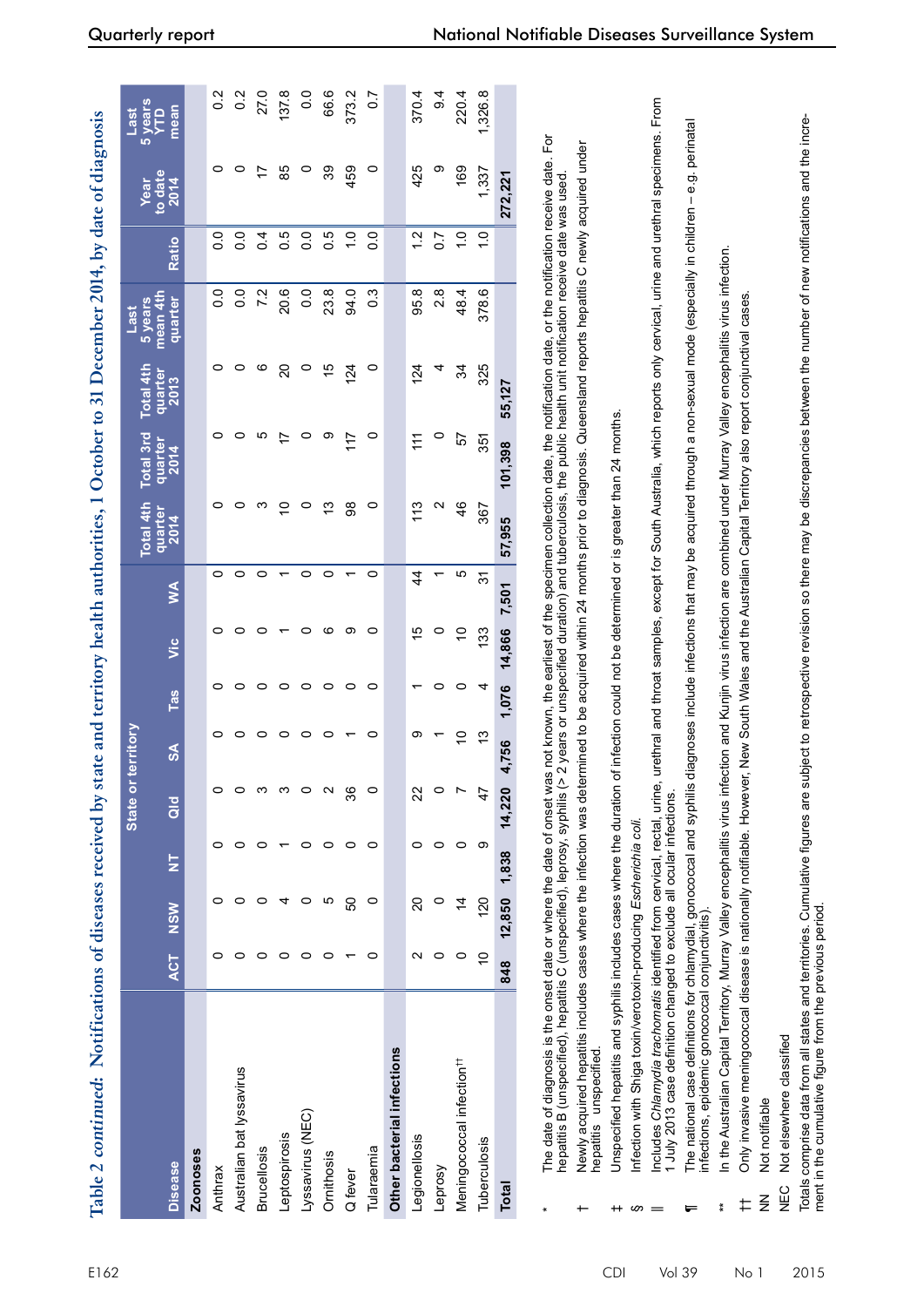# **Table 3: Notification rates of diseases, 1 October to 31 December 2014, by state or territory. (Annualised rate per 100,000 population)\*,†**

|                                                            |            |            |           | <b>State or territory</b> |           |                          |            |           |             |
|------------------------------------------------------------|------------|------------|-----------|---------------------------|-----------|--------------------------|------------|-----------|-------------|
| <b>Disease</b>                                             | <b>ACT</b> | <b>NSW</b> | <b>NT</b> | Qld                       | <b>SA</b> | $\overline{\text{I}}$ as | <b>Vic</b> | <b>WA</b> | <b>Aust</b> |
| <b>Bloodborne diseases</b>                                 |            |            |           |                           |           |                          |            |           |             |
| Hepatitis (NEC)                                            | 0.0        | 0.0        | 0.0       | 0.0                       | 0.0       | 0.0                      | 0.0        | 0.0       | 0.0         |
| Hepatitis B (newly acquired) <sup>#</sup>                  | 0.0        | 0.3        | 1.7       | 1.0                       | 0.0       | 0.0                      | 0.6        | 1.0       | 0.6         |
| Hepatitis B (unspecified) <sup>§</sup>                     | 25.2       | 32.0       | 51.4      | 21.6                      | 22.5      | 11.7                     | 30.1       | 24.0      | 27.5        |
| Hepatitis C (newly acquired) <sup>#</sup>                  | 0.0        | 0.2        | 0.0       | 0.0                       | 1.7       | 1.6                      | 2.8        | 4.9       | 1.5         |
| Hepatitis C (unspecified) <sup>§</sup>                     | 39.8       | 45.7       | 79.6      | 55.2                      | 27.5      | 43.7                     | 35.8       | 44.3      | 43.9        |
| <b>Hepatitis D</b>                                         | 0.0        | 0.4        | 1.7       | 0.1                       | 0.0       | 0.0                      | 0.0        | 0.3       | 0.2         |
| <b>Gastrointestinal diseases</b>                           |            |            |           |                           |           |                          |            |           |             |
| <b>Botulism</b>                                            | 0.0        | 0.0        | 0.0       | 0.0                       | 0.0       | 0.0                      | 0.0        | 0.0       | 0.0         |
| Campylobacteriosis                                         | 131.1      | <b>NN</b>  | 139.3     | 153.4                     | 129.3     | 206.6                    | 140.4      | 140.1     | 144.9       |
| Cryptosporidiosis                                          | 2.1        | 6.6        | 29.9      | 7.5                       | 12.9      | 4.7                      | 7.5        | 10.9      | 8.1         |
| Haemolytic uraemic syndrome                                | 0.0        | 0.1        | 0.0       | 0.0                       | 0.0       | 0.0                      | 0.1        | 0.0       | 0.1         |
| <b>Hepatitis A</b>                                         | 0.0        | 1.3        | 0.0       | 0.5                       | 0.5       | 0.0                      | 1.0        | 0.6       | 0.9         |
| <b>Hepatitis E</b>                                         | 0.0        | 0.2        | 0.0       | 0.3                       | 0.0       | 0.0                      | 0.3        | 0.0       | 0.2         |
| Listeriosis                                                | 1.0        | 0.3        | 3.3       | 0.3                       | 0.0       | 1.6                      | 0.3        | 0.3       | 0.3         |
| STEC, VTEC <sup>II</sup>                                   | 0.0        | 0.2        | 0.0       | 0.5                       | 2.2       | 0.0                      | 0.1        | 0.0       | 0.3         |
| Salmonellosis                                              | 61.9       | 59.0       | 187.4     | 113.7                     | 70.4      | 55.3                     | 66.1       | 48.1      | 72.7        |
| Shigellosis                                                | 0.0        | 2.1        | 46.4      | 5.8                       | 2.6       | 0.8                      | 7.7        | 5.2       | $5.0$       |
| Typhoid fever                                              | 1.0        | 0.7        | 0.0       | 0.2                       | 0.7       | 0.8                      | 0.3        | 0.6       | 0.5         |
| <b>Quarantinable diseases</b>                              |            |            |           |                           |           |                          |            |           |             |
| Cholera                                                    | 0.0        | 0.0        | 0.0       | 0.0                       | 0.0       | 0.0                      | 0.0        | 0.0       | 0.0         |
| Human pathogenic avian influenza in humans                 | 0.0        | 0.0        | 0.0       | 0.0                       | 0.0       | 0.0                      | 0.0        | 0.0       | 0.0         |
| Plague                                                     | 0.0        | 0.0        | 0.0       | 0.0                       | 0.0       | 0.0                      | 0.0        | 0.0       | $0.0\,$     |
| Rabies                                                     | 0.0        | 0.0        | 0.0       | 0.0                       | 0.0       | 0.0                      | 0.0        | 0.0       | 0.0         |
| Severe acute respiratory syndrome                          | 0.0        | 0.0        | 0.0       | 0.0                       | 0.0       | 0.0                      | 0.0        | 0.0       | 0.0         |
| Smallpox                                                   | 0.0        | 0.0        | 0.0       | 0.0                       | 0.0       | 0.0                      | 0.0        | 0.0       | 0.0         |
| Viral haemorrhagic fever                                   | 0.0        | 0.0        | 0.0       | 0.0                       | 0.0       | 0.0                      | 0.0        | 0.0       | 0.0         |
| Yellow fever                                               | 0.0        | 0.0        | 0.0       | 0.0                       | 0.0       | 0.0                      | 0.0        | 0.0       | 0.0         |
| <b>Sexually transmitted infections</b>                     |            |            |           |                           |           |                          |            |           |             |
| Chlamydial infection <sup>1,**</sup>                       | 297.8      | 296.0      | 1,262.0   | 407.0                     | 276.8     | 325.1                    | 314.2      | 433.6     | 347.1       |
| Donovanosis                                                | 0.0        | 0.0        | 0.0       | 0.0                       | 0.0       | 0.0                      | 0.0        | 0.0       | 0.0         |
| Gonococcal infection**                                     | 29.4       | 63.0       | 630.2     | 53.4                      | 35.2      | 15.6                     | 61.7       | 81.1      | 65.0        |
| Syphilis - congenital                                      | 0.0        | $0.0\,$    | 1.7       | $0.0\,$                   | $0.0\,$   | 0.0                      | 0.0        | 0.0       | 0.0         |
| Syphilis < 2 years duration**                              | 3.1        | 8.2        | 44.8      | 6.5                       | 2.4       | 4.7                      | 12.5       | 3.5       | 8.2         |
| Syphilis > 2 years or unspecified duration <sup>§,**</sup> | 9.4        | 6.7        | 56.4      | 4.9                       | 5.5       | 4.7                      | 11.2       | 2.9       | 7.5         |
| Vaccine preventable diseases                               |            |            |           |                           |           |                          |            |           |             |
| Diphtheria                                                 | 0.0        | 0.0        | 0.0       | 0.1                       | 0.0       | 0.0                      | 0.0        | 0.0       | 0.0         |
| Haemophilus influenzae type b                              | 0.0        | 0.1        | 0.0       | 0.3                       | 0.0       | 0.0                      | 0.1        | 0.0       | 0.1         |
| Influenza (laboratory confirmed)                           | 118.5      | 60.7       | 185.7     | 149.7                     | 334.2     | 46.0                     | 78.3       | 98.4      | 108.7       |
| Measles                                                    | 0.0        | 0.1        | 6.6       | 1.5                       | 0.2       | 0.0                      | 0.6        | 0.6       | 0.6         |
| Mumps                                                      | 0.0        | 0.8        | 0.0       | 0.6                       | 2.6       | 0.0                      | 0.1        | 0.8       | 0.7         |
| Pertussis                                                  | 58.7       | 76.7       | 26.5      | 18.5                      | 35.0      | 7.8                      | 128.5      | 84.1      | 73.3        |
| Pneumococcal disease (invasive)                            | 3.1        | 6.6        | 14.9      | 3.5                       | 5.5       | 8.6                      | 6.1        | 8.4       | 6.1         |
| Poliomyelitis                                              | 0.0        | $0.0\,$    | 0.0       | 0.0                       | 0.0       | 0.0                      | 0.0        | 0.0       | 0.0         |
| Rubella                                                    | 0.0        | 0.2        | 0.0       | 0.0                       | $0.0\,$   | 0.0                      | 0.1        | 0.0       | 0.1         |
| Rubella - congenital                                       | 0.0        | 0.0        | 0.0       | $0.0\,$                   | $0.0\,$   | $0.0\,$                  | $0.0\,$    | 0.0       | 0.0         |
| Tetanus                                                    | 0.0        | $0.0\,$    | 0.0       | 0.1                       | 0.0       | $0.0\,$                  | 0.0        | 0.2       | 0.0         |